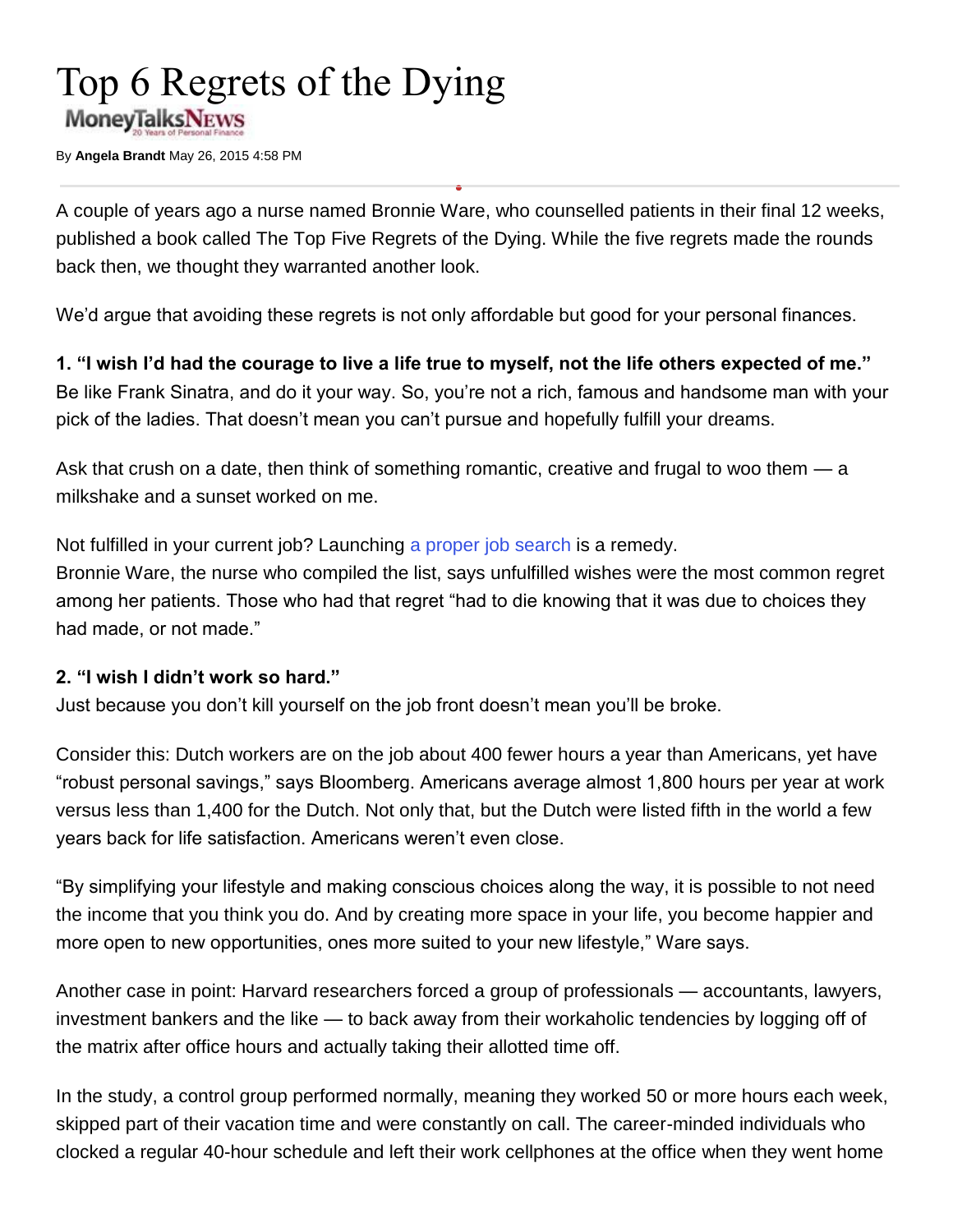"reported increased learning and development and better communication with their teams and, most surprisingly, they actually produced more total output than their workaholic colleagues," the four-year study found.

In addition, they noted higher satisfaction with both their job and in finding the proper balance of personal time.

#### **3. "I wish I'd had the courage to express my feelings."**

In a brilliant infographic inspired by Ware's work, Addicted2Success illustrates regrets of dying people, including regretting not having said "I love you" more often — a problem easily remedied at no cost. Others addressed speaking one's mind in order to not harbor resentment and resolving conflicts rather than holding a grudge.

"Many people suppressed their feelings in order to keep peace with others," Ware wrote. "As a result, they settled for a mediocre existence and never became who they were truly capable of becoming. Many developed illnesses relating to the bitterness and resentment they carried as a result."

### **4 . "I wish I had stayed in touch with my friends."**

Technology makes this easier and cheaper than ever.

Facebook, anyone? (While you're logged in, be sure to friend Money Talks News.) Shoot a text. Compose an email. Support the dying Postal Service and write a letter.

Ware says that everyone misses their friends when they are dying. Keep in contact and you won't have that longing. "It all comes down to love and relationships in the end. That is all that remains in the final weeks — love and relationships," she adds.

## **5. "I wish that I had let myself be happier."**

Laugh a little and smile more, and it could increase more than your mood. The Wall Street Journal says a study of more than 10,000 young Americans found that those who reported being happier and more positive had a higher income by age 29.

"The analysis suggests happiness isn't just linked to higher income — it's helping generate it. That could be because happier young adults are more likely to earn a college degree, get hired and promoted, be more optimistic and less neurotic," the Journal says.

#### **6. "I should have saved more money for my retirement."**

This regret comes from Addicted2Success and was not on Ware's list. Perhaps it should have been.

Multiple studies have shown that many Americans don't think they'll have enough money saved to retire comfortably. According to [this 2015 Employment Benefit Research Institute survey,](http://www.cnbc.com/id/102606784) 28 percent of workers have less than \$1,000 in retirement savings.